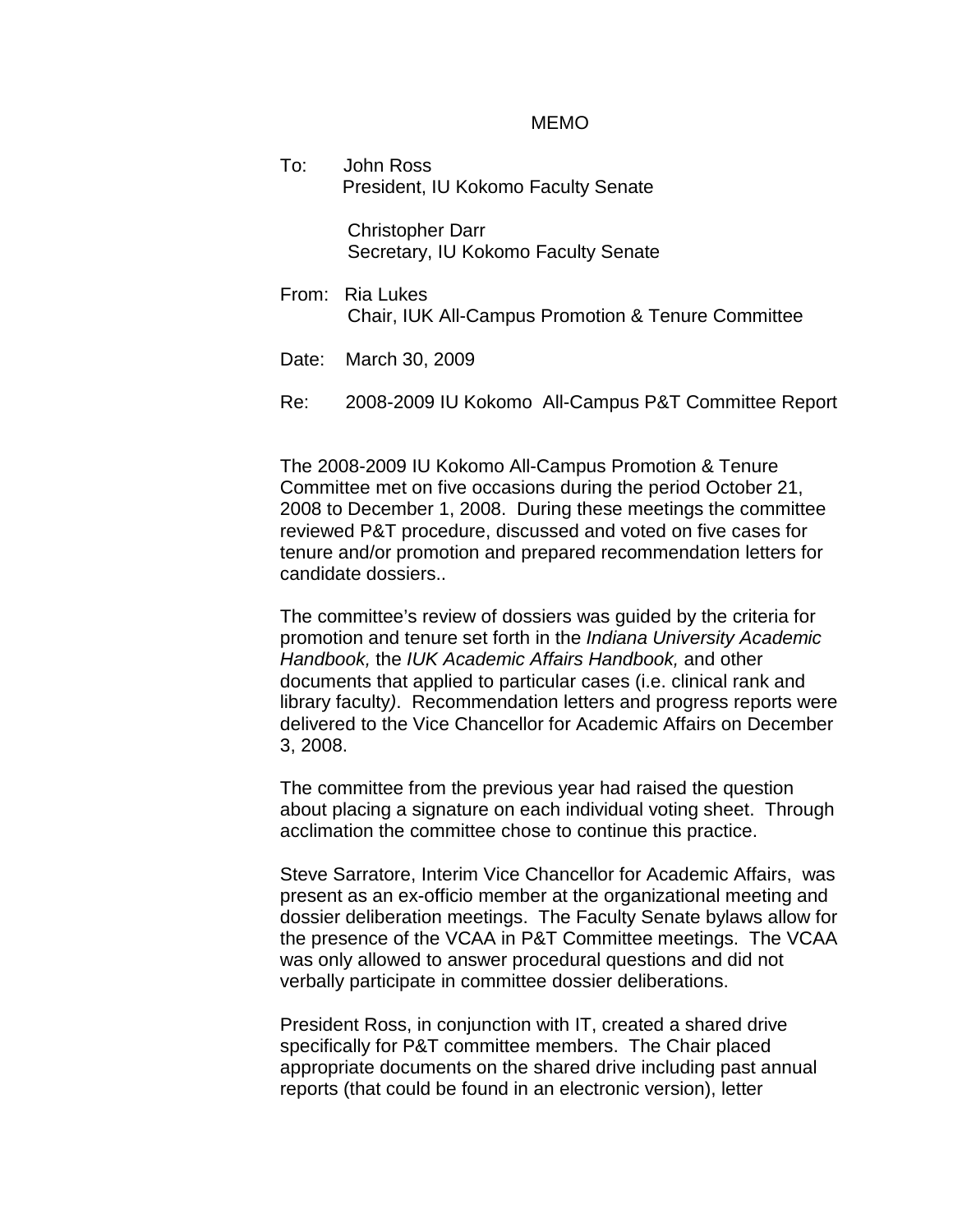templates and a roster of committee members. During the process draft letters for 2008-2009 candidates were posted. Those letters will be removed at the end of the academic year so they are not seen by the members of the next committee.

The previous committee had requested the Faculty Senate President address the following problem: [from 2007-2008 annual report]

"A procedural decision made, and documented in the All-Campus P&T Guidelines manual, on how to handle a promotion and/or tenure committee recommendation letter when one or more committee members refuse to sign the letter even though they were part of the review and discussion of the dossier, because they hold the minority opinion. The precedent followed for several years is that the recommendation letter is written to show the actual vote plus comments that supports the majority opinion. Should a dissenting letter be allowed in the dossier when a committee member strongly disagrees with the written statements of the majority opinion? This has question has been raised the last two times I have been chair. I have always stated that only one letter should be allowed, but it would be nice to have it as part of the procedure/guidelines."

This issue was not resolved prior to the start of the committee work. At the organizational meeting the committee members decided to follow the precedent that the recommendation letter show the actual vote and that the comments be written in support of the majority opinion. During the committee deliberations this decision was called in to question by one committee member.

The IUK All-Campus Promotion & Tenure Committee held a meeting on February 17, 2009 to discuss a document in front of the University Faculty Council titled *Joint Faculty/Administrative P&T Committee Recommendation on Promotion & Tenure Procedures on Indiana University Campuses*. At the same time we discussed the concerns relating to the document titled *President's Memo on Notification of Promotion and Tenure Recommendations*. As a result of this meeting a document was drafted stating the committee members concern about the documents. The document was forwarded on February 20, 2009, to the Faculty Senate President, John Ross, and the University Faculty Council Representative, Karl Besel.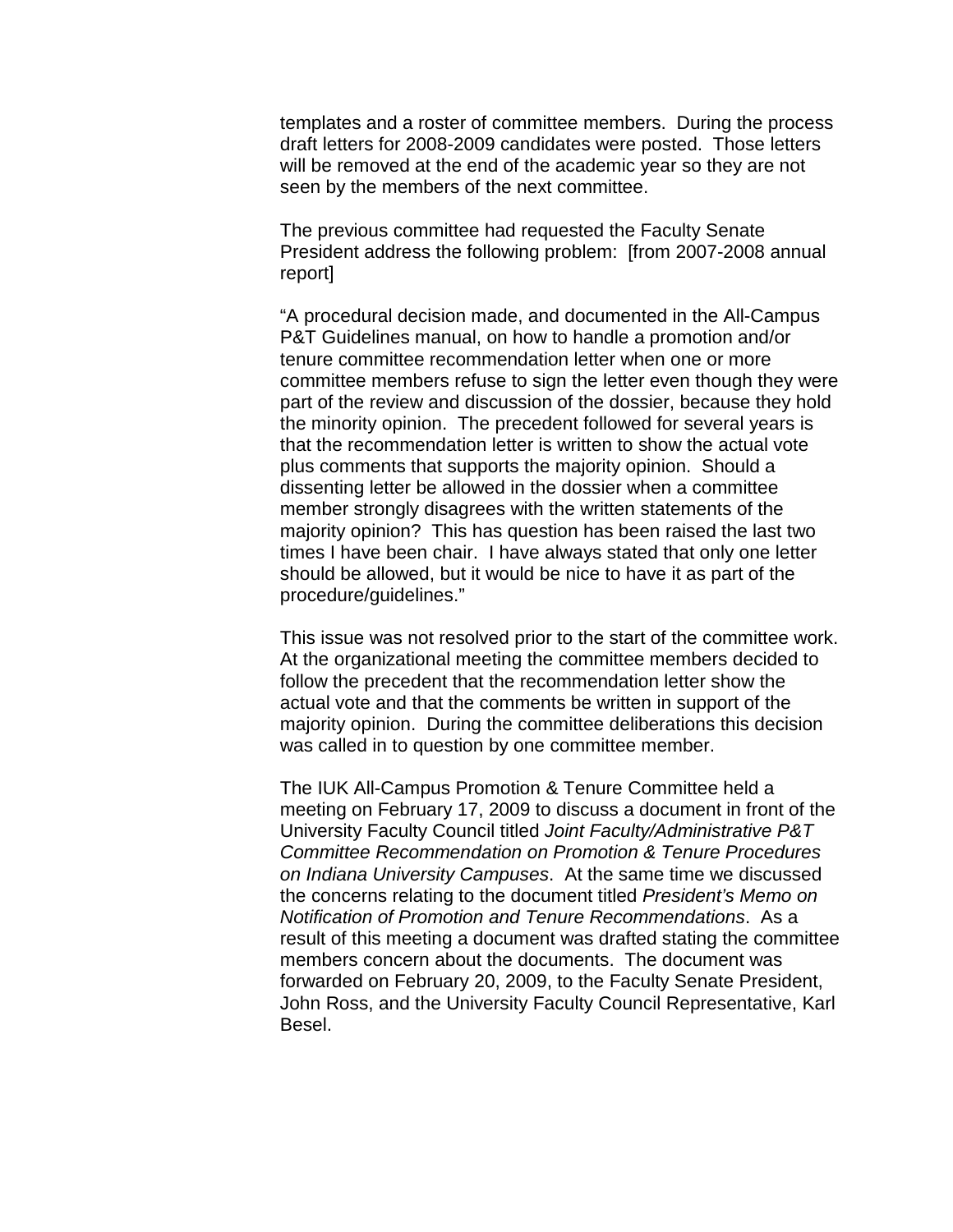The document reads:

The All-Campus Promotion & Tenure Committee held a meeting on February 17, 2009 to discuss a document in front of the University Faculty Council titled *Joint Faculty/Administrative P&T Committee Recommendation on Promotion & Tenure Procedures on Indiana University Campuses*. At the same time we discussed the concerns relating to the document titled *President's Memo on Notification of Promotion and Tenure Recommendations*.

The committee members are aware that the President's memo was informational and not up for UFC vote, but found the memo to be very disturbing to the Kokomo campus. Ria Lukes told the committee that President McRobbie stated in the previous UFC meeting that this was not a change in procedure, but rather a formalized record of what is actually happening. The committee members contend that this does indeed change the actions of the campus chancellor and is not what the Kokomo campus had followed in the past. The Kokomo P&T calendar clearly states that the Chancellor notifies the candidate of the Chancellor's decision by March 15 *in writing*. This memo indicates that there is now a "super executive group" that works as an anonymous group—i.e. in case of a negative decision the candidate will not know if the negative decision came from the Chancellor, the Executive Vice President or the President. The Committee states that tenure is owned by the campus and it is essential that the Chancellor has an individual vote, and that the individual decision is sent in writing to the candidate. The Committee also states that it is essential in these potentially "life-changing" tenure decisions that the Chancellor be accountable for his/her recommendation. Committee members stated that if this executive group decision replaces the current procedure, there will be no transparency with P&T decisions at or above the level of the Chancellor, lending an atmosphere of secrecy that is undesirable. There was also concern about a presidential memo that changed the P&T process in mid-stream of the P&T annual process for this academic year. This break in written procedure could result in procedural concerns brought forward to the Faculty Board of Review.

## **In regards to the P&T procedural document that is up for UFC voting:**

The committee members are also concerned that this has not been widely distributed and discussed at the Kokomo campus. There were numerous concerns about the document. The document will clearly negatively impact smaller campuses. The committee was not in disagreement with the entire document. However, the committee is requesting that Kokomo go on record asking for the document vote to be tabled and more time given for a thorough analysis. Some of this document will cause future hardship and should not be rushed. The joint group that developed this document has been active for over